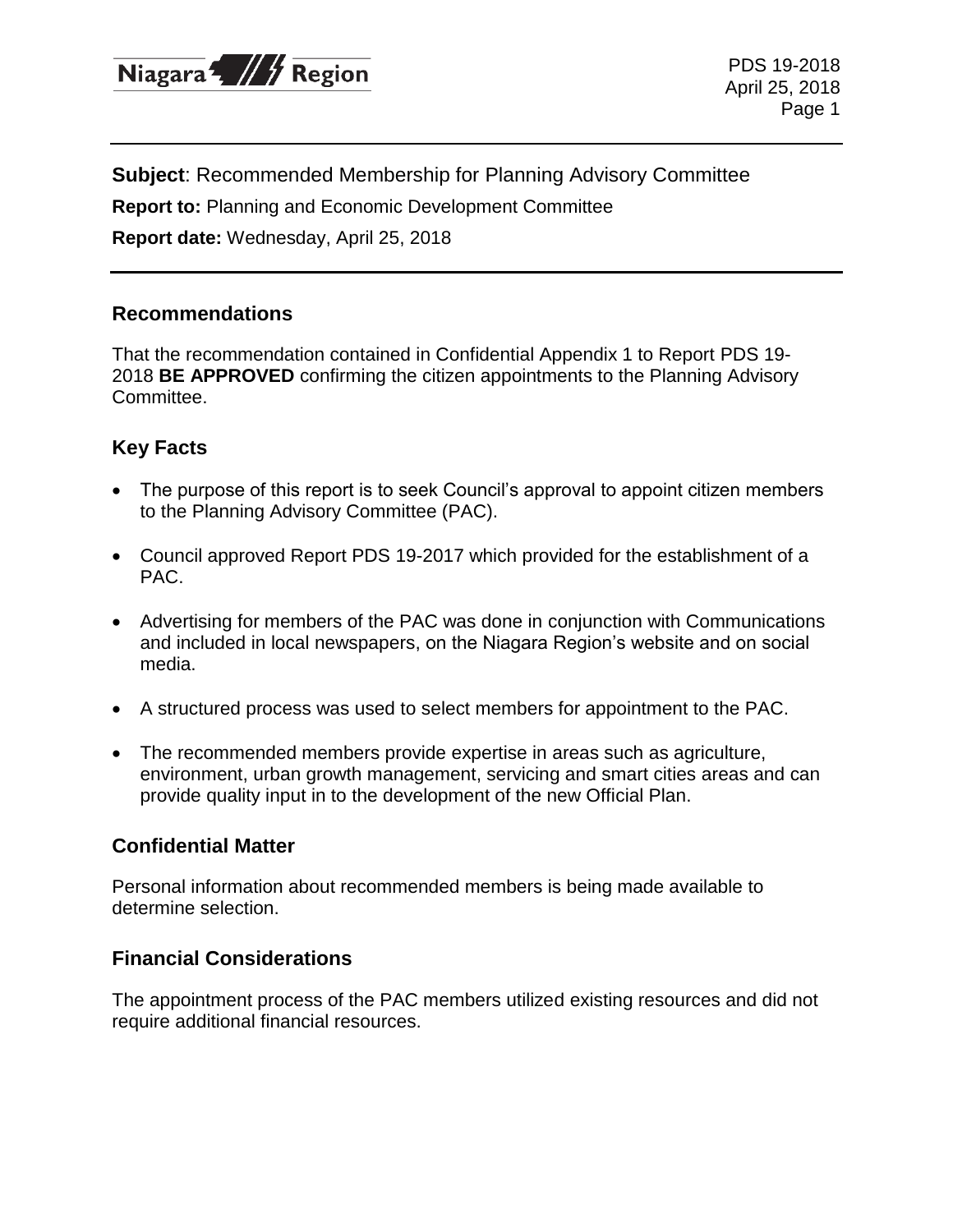# **Analysis**

The Terms of Reference for and structure of the Planning Advisory Committee (PAC) was previously approved by consideration of PDS 19-2017. The PAC is to consist of up to 8 members who can provide a level of professional expertise preferably in the areas or topics to be addressed by the Region's new Official Plan. The PAC will provide input on key findings of the Background Studies that inform the new Official Plan as well as policy development for the new Official Plan.

\_\_\_\_\_\_\_\_\_\_\_\_\_\_\_\_\_\_\_\_\_\_\_\_\_\_\_\_\_\_\_\_\_\_\_\_\_\_\_\_\_\_\_\_\_\_\_\_\_\_\_\_\_\_\_\_\_\_\_\_\_\_\_\_\_\_\_\_\_\_

A request for applications for the Planning Advisory Committee (PAC) was placed in local papers and advertised through social media through Regional communications. Interested applicants were directed to an online application.

As indicated previously in Report PDS-3 2018, 86 applications were received. Report PDS 3-2018 identified a process that staff would follow in order to recommend PAC candidates to the Planning and Economic Development Committee.

# **Process Selection Steps**

- 1. The Official Plan Policy Consultant and Director of Community and Long Range Planning reviewed the applications based on the information submitted and considering a balance of professional credentials/experience, the subject area of expertise, interest in the Official Plan process and knowledge expressed. Twenty applications were selected to be reviewed by an internal application review team.
- 2. The internal application review team was created to review the 20 short listed applications. The internal review team consisted of staff members who would be dealing with the Committee the most in the development of the new Official Plan, namely the Official Plan Policy Consultant, Director of Long Range and Community Planning, Manager of Long Range Planning, Manager of Community Planning and Associate Director Infrastructure Planning and Development Engineering.
- 3. The internal review team then reviewed the 20 applications and short listed to 12 for interviews considering a balance of professional credentials/experience, the subject area of expertise, interest in the Official Plan process, knowledge expressed, geographic location etc.
- 4. Approximately 30 minute interviews were held with each of the 12 candidates with the objective of recommending up to 8 candidates for selection. The interview focused on the contributions candidates could bring in terms of providing input in to the Official Plan. The internal review team was able to recommend eight candidates for selection to the PAC.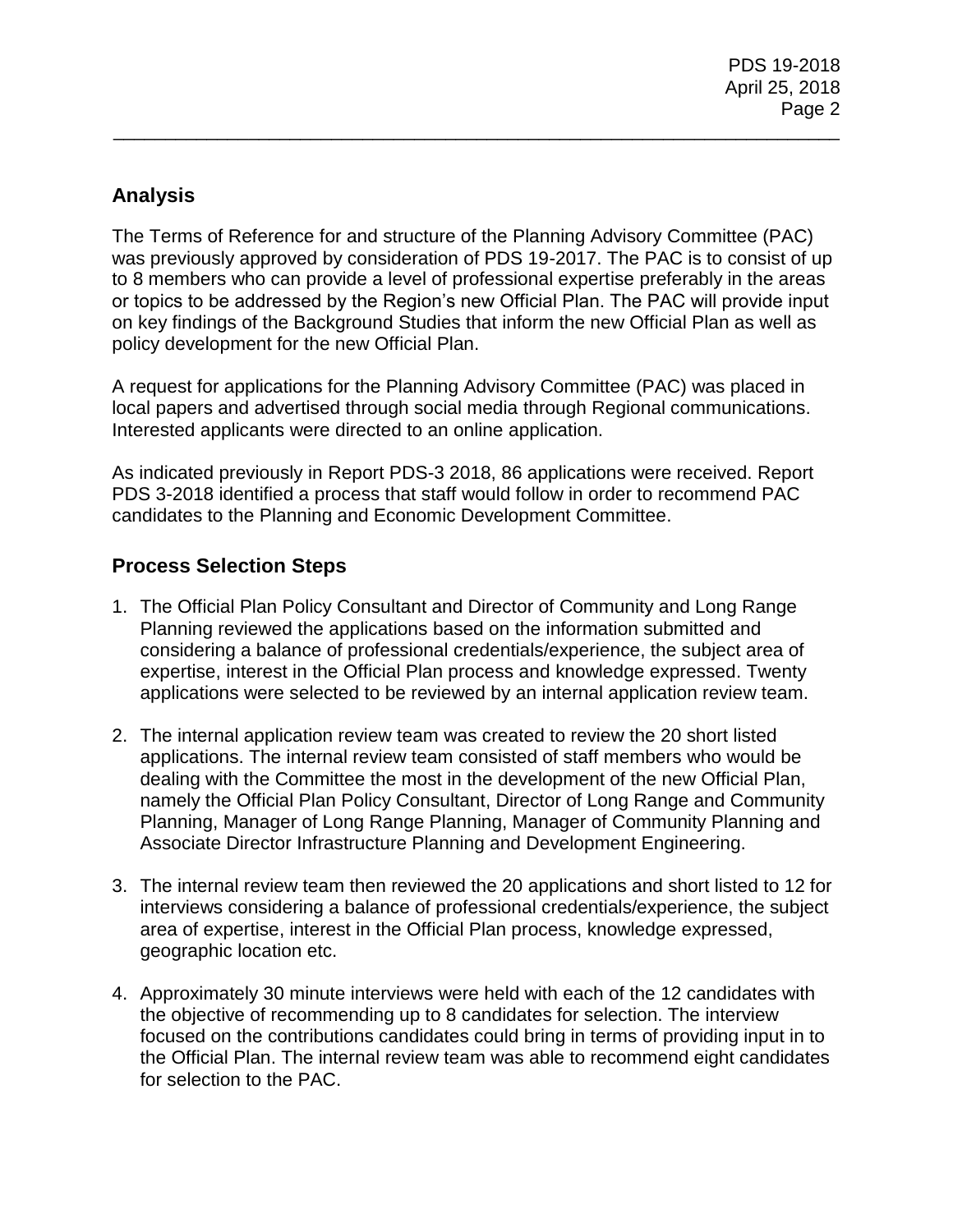The 8 candidates recommended for appointment and a summary of their background is attached as Appendix 1. The area of expertise covered by the candidates will assist in reviewing important components of the Official Plan such as the environment, climate change/sustainability, and agricultural sectors as well as the urban/growth management, servicing and Smart Cities. Further, while it is impossible to have every municipality represented on the PAC with a maximum of 8 members, there is geographic diversity with representation from Port Colborne, Fort Erie, Niagara-on-the-Lake, Pelham, Niagara Falls and St. Catharines. There is also gender diversity and youth representation on the Committee.

\_\_\_\_\_\_\_\_\_\_\_\_\_\_\_\_\_\_\_\_\_\_\_\_\_\_\_\_\_\_\_\_\_\_\_\_\_\_\_\_\_\_\_\_\_\_\_\_\_\_\_\_\_\_\_\_\_\_\_\_\_\_\_\_\_\_\_\_\_\_

For disclosure - two members will receive pay from a local municipality, one sits on a Committee-of-Adjustment while the other will likely be a summer student. Staff do not see these issues as conflicts given the nature of the positions.

Should a selected Committee member eventually resign from the Committee for any circumstance the Committee could either continue to function with 7 members or staff could recommend another member from the 12 interviewed.

Upon Council's endorsement of the PAC's member composition all applicants will be notified and thanked for their interest. Those applicants not selected will be placed on a stake holder consultation list so the receive updates on the Official Plan process and can provide input in public consultation or stakeholder sessions.

### **Alternatives Reviewed**

A structured process was followed in selecting the recommended members for the PAC. The internal review team are confident the selected members will provide excellent input in to the development of the new Official Plan.

### **Relationship to Council Strategic Priorities**

A New Regional Official Plan will assist in implementing Council's Strategic Priority of Innovation, Investment, & Entrepreneurship. The PAC will provide input on key findings of the Background Studies that inform the new Official Plan as well as policy development for the new Official Plan.

### **Other Pertinent Reports**

PDS 19-2017: Planning Advisory Committee PDS 3-2018: Official Plan Update